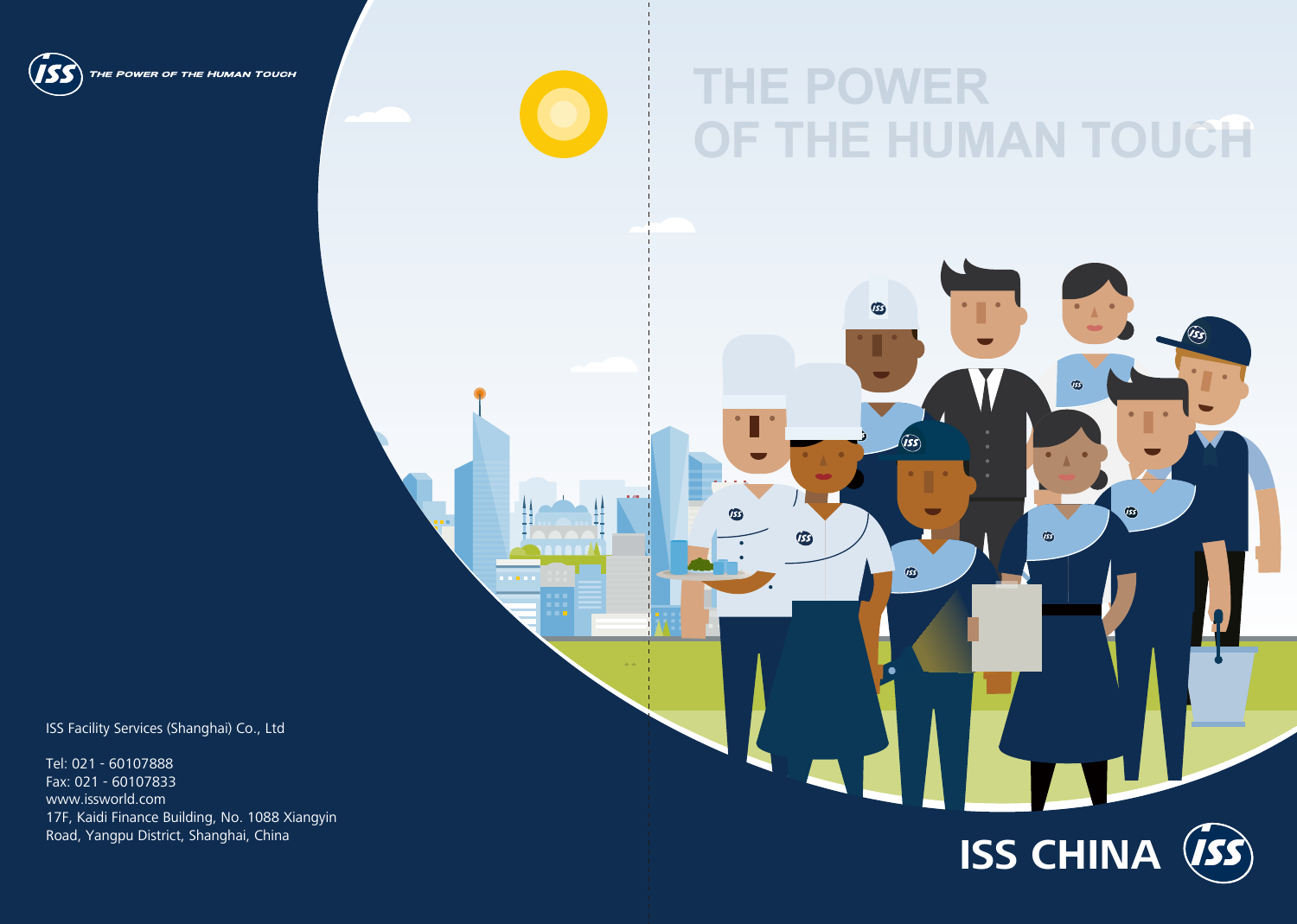#### **About ISS**

#### **Why ISS**

| <b>ISS History</b> |  |  |
|--------------------|--|--|
|                    |  |  |

#### **ISS China Services**

| <b>ISS Overview</b>           |               |
|-------------------------------|---------------|
| <b>ISS</b> China Introduction | $\mathcal{P}$ |
| <b>ISS Global Footprint</b>   | 3             |
| <b>ISS Award</b>              | Δ             |
|                               |               |

| <b>ISS China Offering</b> | 5. |
|---------------------------|----|
| <b>ISS Touchpoint</b>     | 7  |

| <b>Facility Management</b> | 15 |
|----------------------------|----|
| <b>Catering Services</b>   | 16 |
| Technical Services         | 17 |
| <b>Cleaning Services</b>   | 18 |
| <b>Support Services</b>    | 19 |
| <b>Security Services</b>   | 20 |
|                            |    |

**ISS China HSEQ**

**11**

**21**

ISS was founded in Copenhagen, Denmark in 1901. ISS is one of the biggest providers of facility management and services. ISS's key purpose is to drive service performance to help you achieve your own Vision and take your workplace to the next level of success.

ISS delivers a wide range of facility services globally and locally here in China. We are leveraging our global strength, coupled with our local capability, support structure and advanced technologies. ISS can expertly manage a wide range of services, including Facility Management, Catering Services, Technical Services, Cleaning Services, Support Services and Security Services.



ISS China has the capability and expertise to deliver a wide range of facility services for your business. We can work with you to manage your property, offering an integrated service solution for all your facility needs, or add any additional service lines you choose.

We have the local knowledge and technical experts in our business to support your site and provide an exceptional experience for your facility users. ISS China works with leading companies in many business sectors and is trusted to look after their buildings, assets, workers and customers.

We care for your business as if it were our own.

# **ISS China**

### **AGENDA**

## **10,000+ employees**



**100+ Cities 20+ Offices /branches**



## **Overview**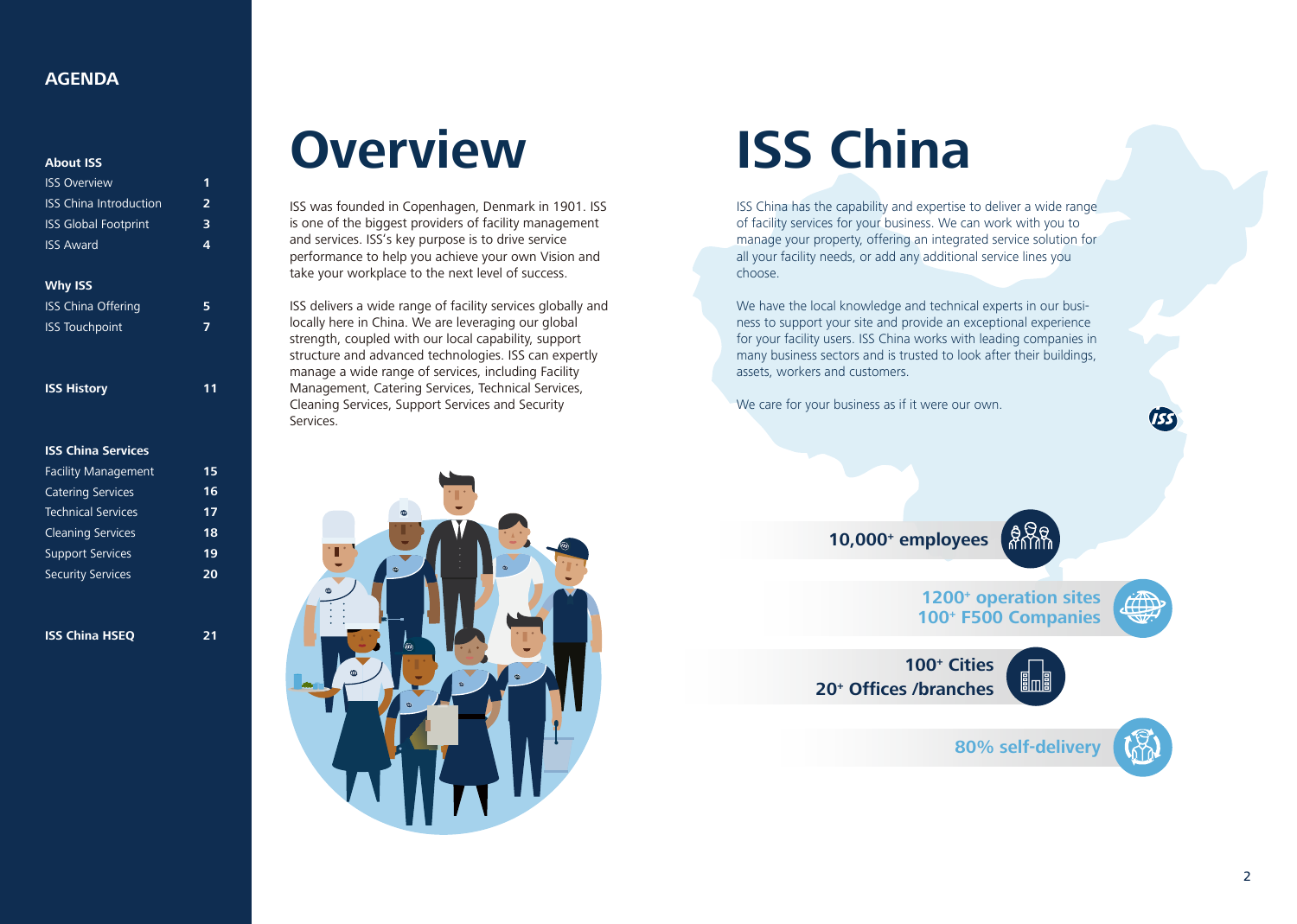For the sixth year in a row, ISS has achieved the highest possible rating on the IAOP Global Outsourcing Top 100 list.

#### ISS Group CEO Jeff Gravenhorst, says:

"We are proud to be a global service leader – and that leadership depends on consistently delivering service excellence across our customer sites. The key to our success is the right balance between empowerment of our people and standardization of our processes. Receiving five stars in IAOP's rating demonstrates that our customers and industry peers recognize our success in this area – and underscores the strength of our value proposition."

As a global organization, ISS has a unique ability to connect to our international networks to bring global best practices into China and into your workplace! We also have the advantage of leveraging global procurement arrangements, innovations, processes, tools, training and system technologies to create strong operational capability in every contract.

# **ISS Global**

Source: http://www.iaop.org/Content/19/165/3879





## Highest global outsourcing rating from IAOP **6 years** in a row



## **Over 100years of experience worldwide**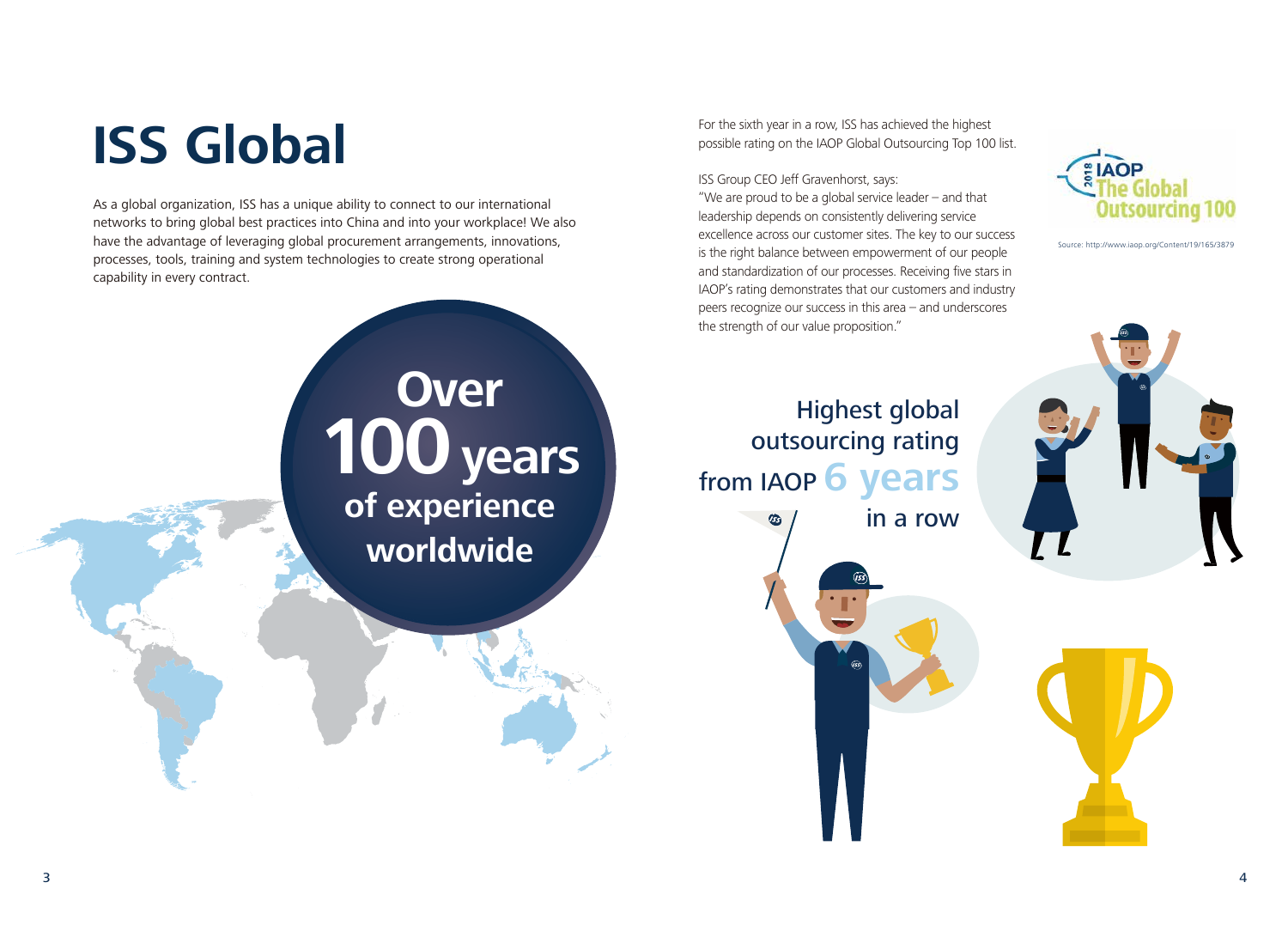ISS China has the experience and expertise to create a tailored solution for a wide range of different business needs. You can always rely on us to effectively deliver a variety of services and handle a risk-free transition to a multiple service contract.

# **ISS China Offering**

### **Catering Services**

- Operations & Maintenance
- Landscaping
- Pest Control
- Project Management
- Moves and Changes
- M & E
- Energy Management



- Company Restaurants
- Canteen Services
- Executive Dining
- Coffee / Beverage Service
- **Vending**
- Fruit Deliveries
- Conference Room Services



## **Technical Services**

## **Cleaning Services**





- Daily Office Cleaning
- Janitorial Services
- Washroom Services
- Dust Control
- Industrial Cleaning
- Street Cleaning
- Clean Room Services
- Green Cleaning



### **Security Services**

- Access Control
- Concierge Services
- Mobile Patrols
- Alarm Response Services
- Emergency First
- Risk Consulting
- Guard Services

### **Support Services**

- Reception Services
- Office Logistics
- Call Centre
- Mail-room Services
- Shipping and Receiving
- Reprographics and Xerox
- Document Handling
- Transportation (logistics)
- Warehouse Services

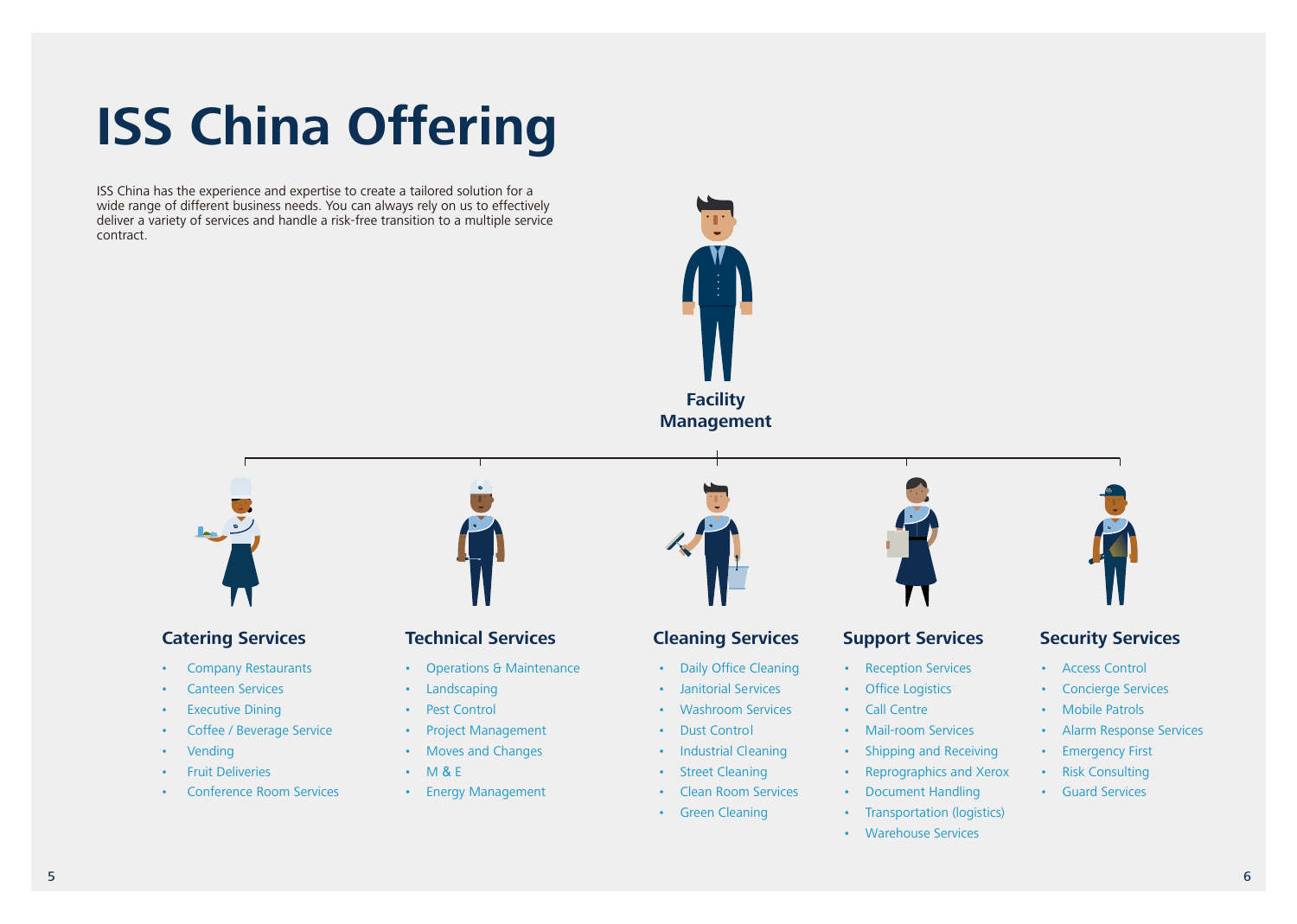"Touchpoints" Bring the Customer Experience to Life, they ensure that our services are not just about inputs – at ISS we focus on outcomes to ensure a seamless and positive end-user experience.

ISS conducts 'Touchpoints Journey Workshops' for our customers, mapping out the end-user or employee journey throughout your facility.

# **How ISS Understands Needs COUTCOME NEEDS COUTCOME SOLUTION EVIDENCE**

We then apply innovation, technology or service improvements to make their experience easier, faster or more enjoyable at each touchpoint.

### **Step 1: Identify the touchpoints and sub-touchpoints**

### **Step 2: Complete a NOSE for each touchpoint**

### **Step 3: Define the user experience**

| <b>OUTCOME</b><br><b>NEEDS</b><br>Identify meaningful<br>Demonstrate an                                                               |                   |                                           |
|---------------------------------------------------------------------------------------------------------------------------------------|-------------------|-------------------------------------------|
|                                                                                                                                       |                   | <b>SOL</b>                                |
| and tangible<br>-<br>-<br>of your customer's<br>outcomes or results<br>key business<br>from meeting these<br>needs or issues<br>needs | ISS understanding | Articul<br>the ISS<br>is fo<br><b>CUS</b> |

Build credibility by providing evidence of our ability to deliver the solution outlined above



ate what solution r your tomer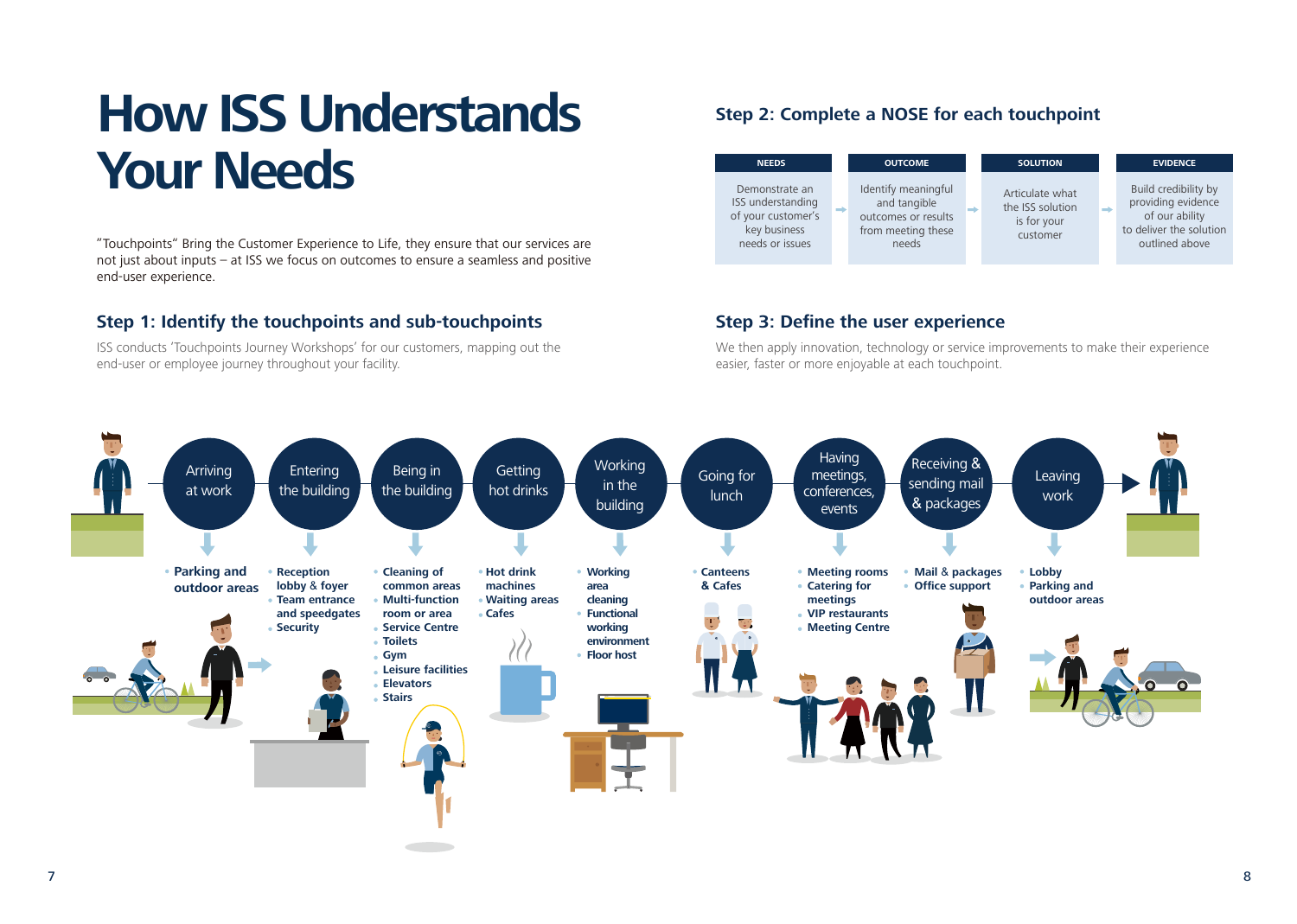## **ISS is a company with a strong heritage and a long history.**



# **Who is ISS?**

Buliding the company globally... Turther increasing scale and global presence... . ..... alignment of the company behind a core value proposition

## **We are going to be the world's greatest service organization. " "**

ISS Vision



## **"Service performance, facilitating our customer's purpose through people empowerment. "**

ISS Mission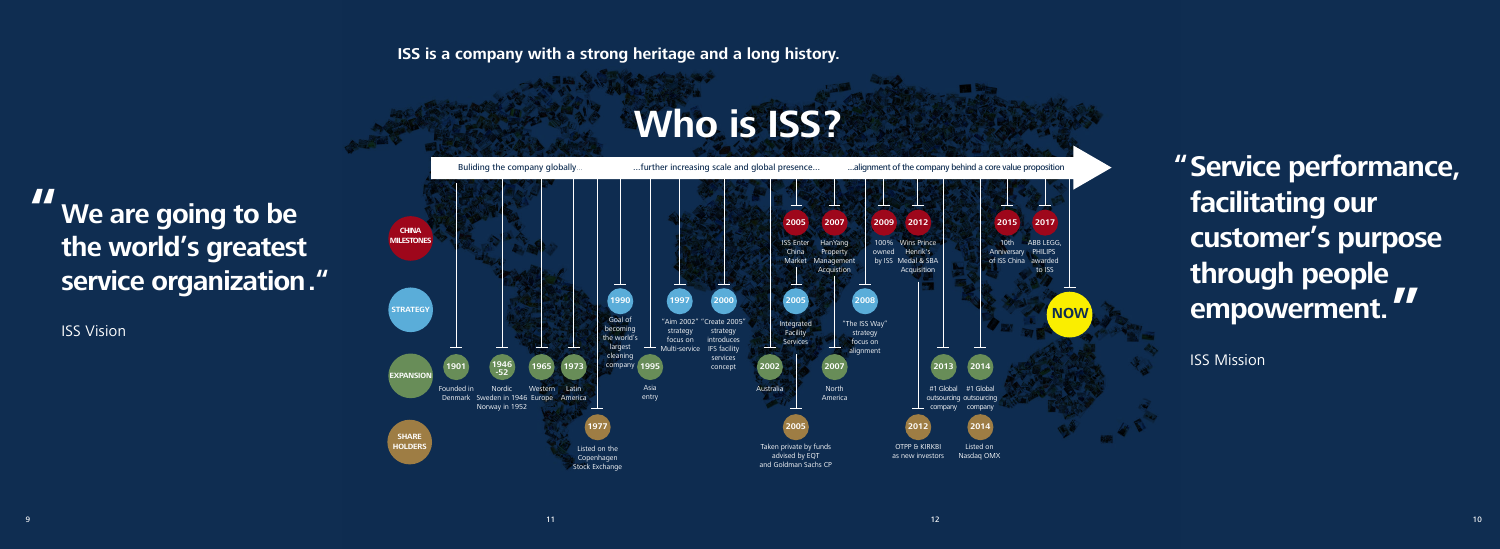ISS is one of the world's largest catering companies, and as such has access to a global supply chain, innovative concepts and expertise. ISS' food service is committed to ensuring quality, safety and compliance with China standards.

ISS China provides an entire food solution - from sourcing quality produce, stock control, menu creation and

management.

No matter you have a large or small scale catering requirement, ISS China will manage your risk and responsibility to deliver a quality, flexible and dynamic food solution.

## **ISS China Catering Technolog: Delegate Menu Management System**

## **ISS China Facility Management**

ISS is a global leader in FM and has more than 25 years of experience in FM area.

Facility Management is about providing our customers with peace of mind. ISS delivers consistent quality through trained personnel and process frameworks providing best-practice facility management and service innovation.

ISS China prides itself on utilizing a self-delivery model, which we call Integrated Facility Services.



## **The Benefits of Integrated Facility Services**

## **ISS China Catering Services**





- **√** End-to-end control of the people involved in delivering your facility services
- **√** Single point of contact for all services
- **√** Larger scale operation reduces overheads, optimizes procurement and avoids duplication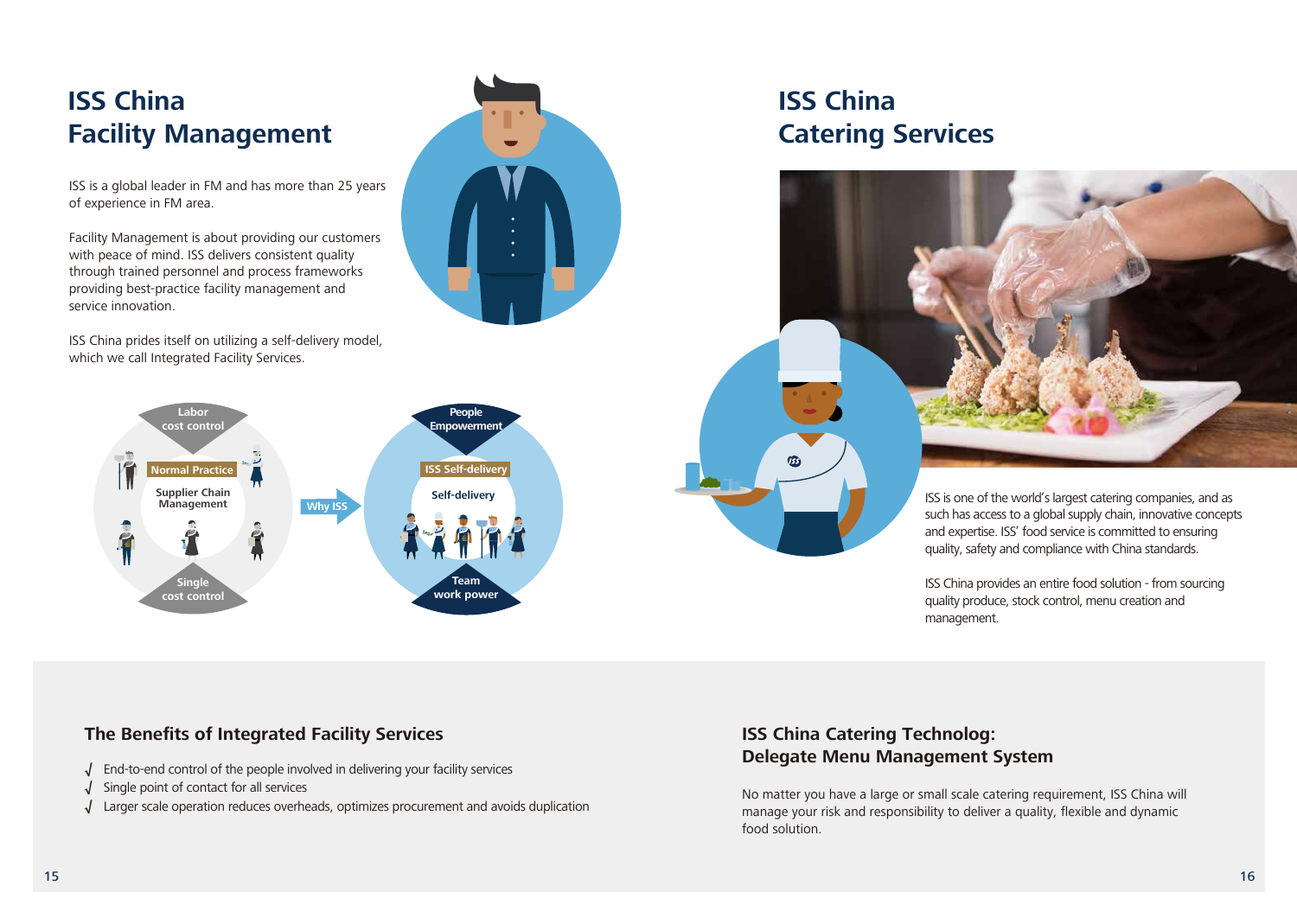#### **Key deliverables of our Technical Services:**

- **√** Infrastructure Life Management
- **√** Management of Building Fabric
- **√** Building Operational Management
- **√** Systems Monitoring and management of Infrastructure
- **√** Management and maintenance of critical environments
- Energy and Sustainability Management ISS EcoCentre
- **√** Datahub and helpdesk services
- 17  $\hspace{0.1cm}$  18 **√** Capital projects

ISS creates a professional and transparent cleaning solution, tailored around specific needs and requirements. ISS uses "Cleaning Excellence" on all our contracts.

- √ ISS China implements a range of innovative equipment and products
- √ Task management systems, which deliver efficient, transparent and reportable service capability
- √ EQMS for auditing and compliance

## **ISS China Cleaning Technology**

## **ISS China Technical Services**

ISS Technical Services are focused on providing you with an experienced team to ensure you have a well-maintained building today and secure the value of your property for tomorrow.

Maintaining a technical facility is important to ensure the safety of all stakeholders. It's also about maximizing its value over time and lowering the costs for the day-to-day operation. We have the capability to deliver maintenance and asset management solutions in your facility in addition to capital works programs, tailored to suit your specific requirements.





## **ISS China Cleaning Services**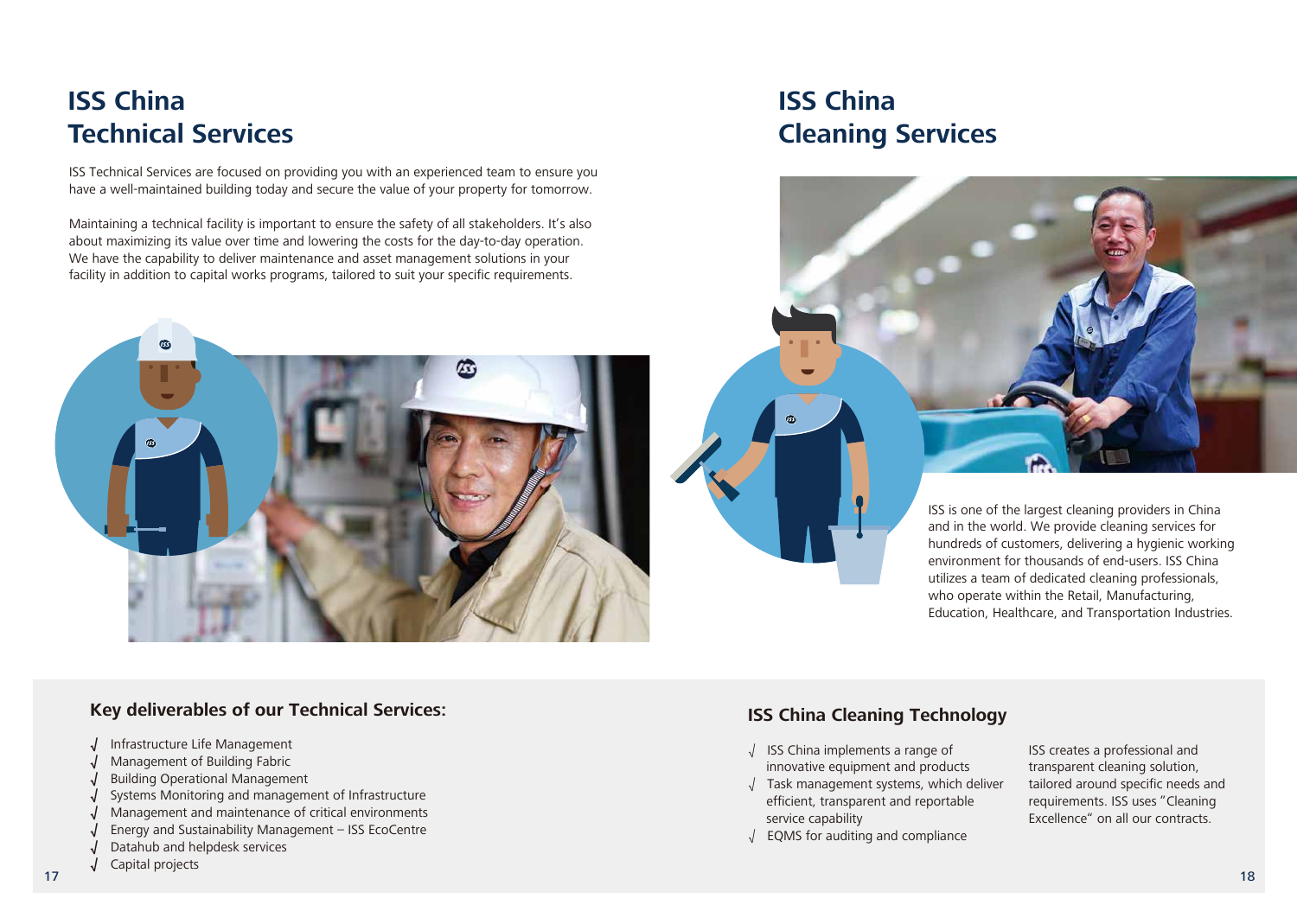- **√** Physical security
- **√** Surveillance
- **√** Technical installations
- **√** Workplace emergency management
- **√** Consulting services

### **At ISS, we provide our support services in primarily five categories:**



Security services are all about making our customers feel safe. We do this by tailoring our solutions to protect and safeguard the property and people who work or visit our customers.

We truly believe that support services are best delivered by engaged and motivated staff, who are trained to deliver exceptional customer experiences for your employees and guests.

- **√** Observing the workplace environment and culture to identify the experience enhancing needs across all ISS operational touchpoints.
- **√** Accelerating improvement in workplace energy and engagement by serving as a process catalyst.
- **√** Advising on how to develop an environment for increased creativity, productivity and wellbeing.
- **√** Connecting operational needs with service deliveries to implement the workplace strategy and design aiming to benefit all employees.

## **The Role of the Experience Manager**

#### **THE POWER OF THE HUMAN TOUCH**

As your frontline ambassadors, ISS Staff are given extensive customer service training, and learn that every guest interaction is an opportunity to deliver the 'Power of the Human Touch' and directly contribute to the success of your organization.



## **ISS China Support Services**

## **ISS China Security Services**